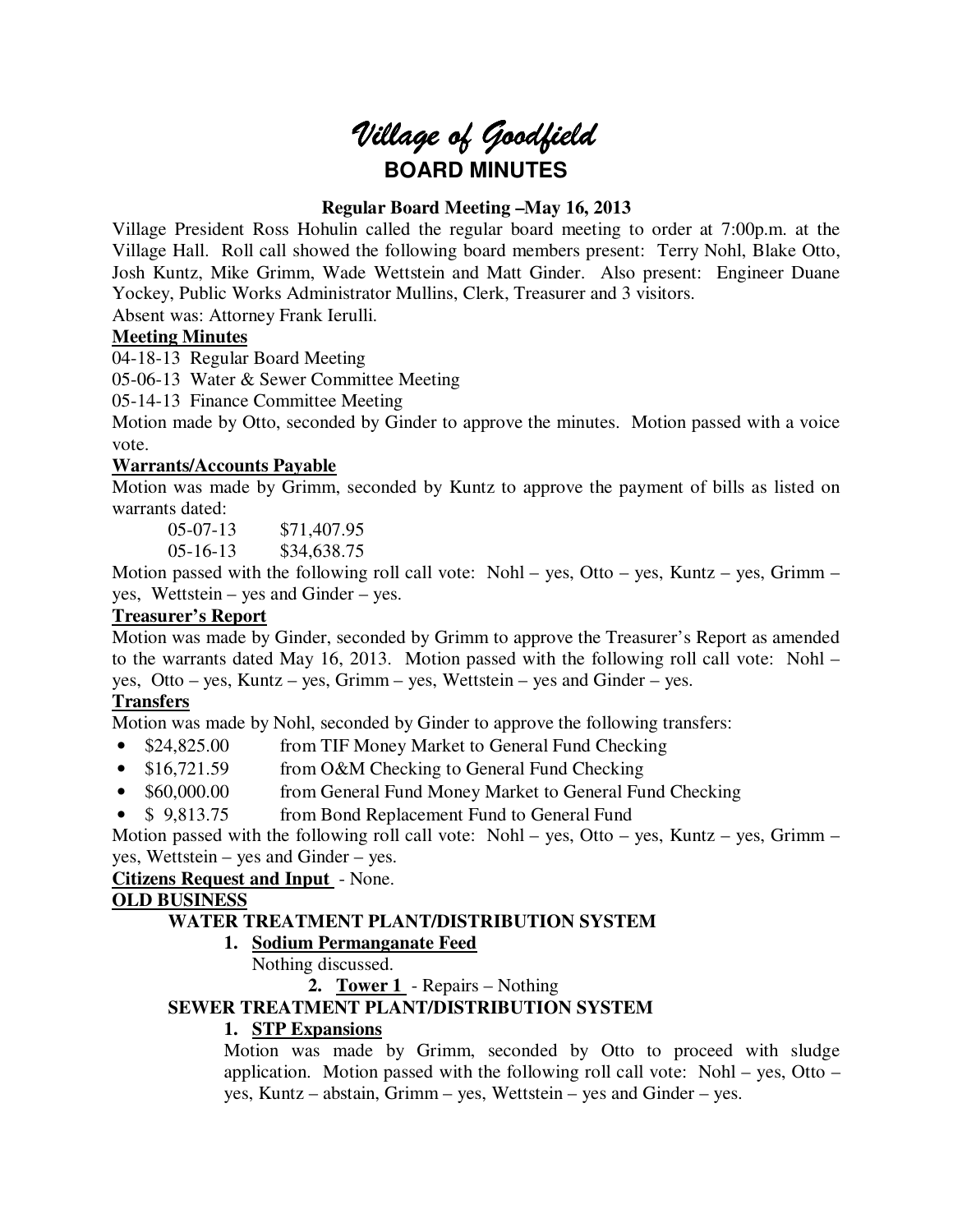Construction will not be completed until 2014. Added the property the village purchased from the Grimm on the west side of the STP, moved the fence in several places, add concrete slope wall for vactor trucks, added yard hydrant by building. Lewis, Yockey and Brown did set up so Village can separate effluent to existing lagoon, rotated propane tank and generator pad, widened the gate to allow trucks out, tree removal (Trustee Nohl asked if we could save any Oak Trees), rip rap around lagoons – new #1 may not put in rip rap- could possibly use fabric instead. Sludge disposal – pump to property applied, cross one road in Bridle Ridge. Add a concrete slope wall for vactor trucks, add yard hydrant by building.

## **2. Trunk Sewer Improvements, Clearing Brush & Railroad Crossing**  Nothing discussed.

**Payment of outstanding invoices upon request of Village Engineer** – None.

# **Executive Session – 2(c-11) under the Open Meetings Act to discuss pending litigation**

There was no Executive Session.

## **Board of Appeals**

Nothing discussed.

## **CNH**

Site Plan for the Office and Showroom has been approved. Now Building Inspector will be reviewing the Fabrication and Kitting building plans. Lewis, Yockey & Brown is reviewing drainage etc.

## **CNH Sanitary Sewer Easement**

Still waiting on CNH. Engineer Yockey said there needs to be a vacation plat for segment vacated.

## **Goodfield Business Park**

Bob Parson's Engineer has asked Village to locate water main and the Village has done that. They will tie it in. May have to expand easement.

## **Norfolk & Southern Railroad Track Repair**

Contacted Wade regarding railroad crossing. Would like to do work in June. Wants to know if Village is still willing to pay for traffic control – up to \$8,000. Have state contact the Village with request.

## **IDOT Traffic Detour for Railroad Track Repair**

Nothing discussed.

## **Property South of Deer Lakes II – Cul-de-sac**

Waiting for EPA permits for cul-de-sac. Recommendation from the Water & Sewer Committee meeting was to approve the purchase of approximately a ¼ of an acre from Mr. Hynes for \$6,000. Motion was made by Wettstein, seconded by Grimm to accept recommendation of Water & Sewer Committee to purchase the ground. Motion passed with the following roll call vote: Nohl – yes, Otto – yes, Kuntz – yes, Grimm – yes, Wettstein – yes and Ginder –yes.

## **Update water meter reading equipment**

Nothing discussed.

**New Truck Purchase** 

Nothing discussed.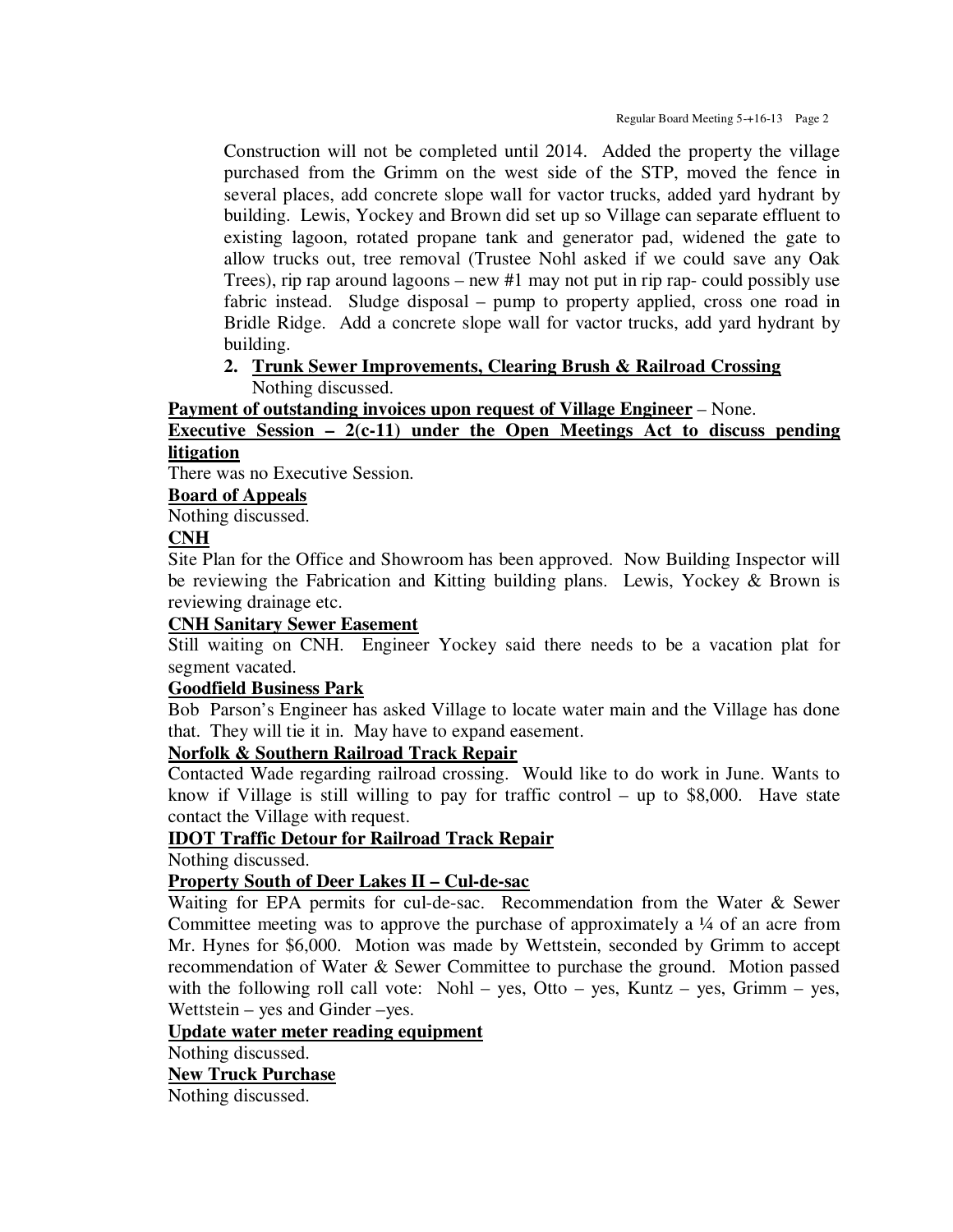#### **Park Path Connection to Bridle Ridge**

Trustee Mike Grimm talked to Mark Albertson. Sent rescindment easement to Legacy. Mark would like a 5' path and a fence separating his property. Community Club has committed to donating \$5,000 this year toward park path.

## **CNH – IDOT Road Project**

Sent legal examples of legal agreements to attorney Frank Ierulli. Until an Intersection Design Study is done they will not know specifics.

## **Sewer Extension – 315 S Eureka Street**

Nothing discussed.

#### **NEW BUSINESS**

#### **Park Playground**

Wood chips are needed at playground. The chips there now are bad for splinters. Trustee Otto will look into wood chips or rubber chips.

#### **Budget/Appropriations**

A meeting will be set soon.

#### **Labor's Local #996**

Motion made by Ginder, seconded by Kuntz to approve Labor's Local #996 to collect for Dollars Against Diabetes on Father's Day Weekend. Motion passed with the following roll call vote: Nohl – yes, Otto – yes, Kuntz – yes, Grimm – yes, Wettstein – abstain and Ginder – yes.

#### **Rezone Lots 11 & 18 Bridle Ridge**

JEM Properties would like to rezone lots 11 & 18 in Bridle Ridge. Wade will contact Planning/Zoning Chairman Wes Hohulin.

## **CNH Variance Landscaping New Office Building & Showroom**

Greg Townsend and Jeff Ernst attended meeting. They are requesting to only do approximately 20% of masonry on front of building instead of the 33 1/3 % required by code. Motion was made by Ginder, seconded by Wettstein to approve the variance and allow approximately 20% masonry. PWA Mullins suggested the Village consider changing the industrial code regarding this. Motion passed with the following roll call vote: Nohl – yes, Otto – yes, Kuntz – yes, Grimm – yes and Wettstein – yes and Ginder –yes.

## **AC Publications Variances Lot 11**

Property is zoned R1 and should stay R1 as a buffer from CNH to Maple Drive.

Commercial building permit fees and water and sewer tap on fees.

Asked about a landscape plan – they may request a variance on masonry front.

## **CMS Health Insurance Renewal**

Motion was made by Otto, seconded by Nohl to approve CMS Health Insurance Renewal. Motion passed with the following roll call vote: Nohl – yes, Otto – yes, Kuntz – yes, Grimm – yes and Wettstein – yes and Ginder –yes.

## **Schedule Committee Meetings**

No committee meetings scheduled.

## **Municipal Calendar**

Completed.